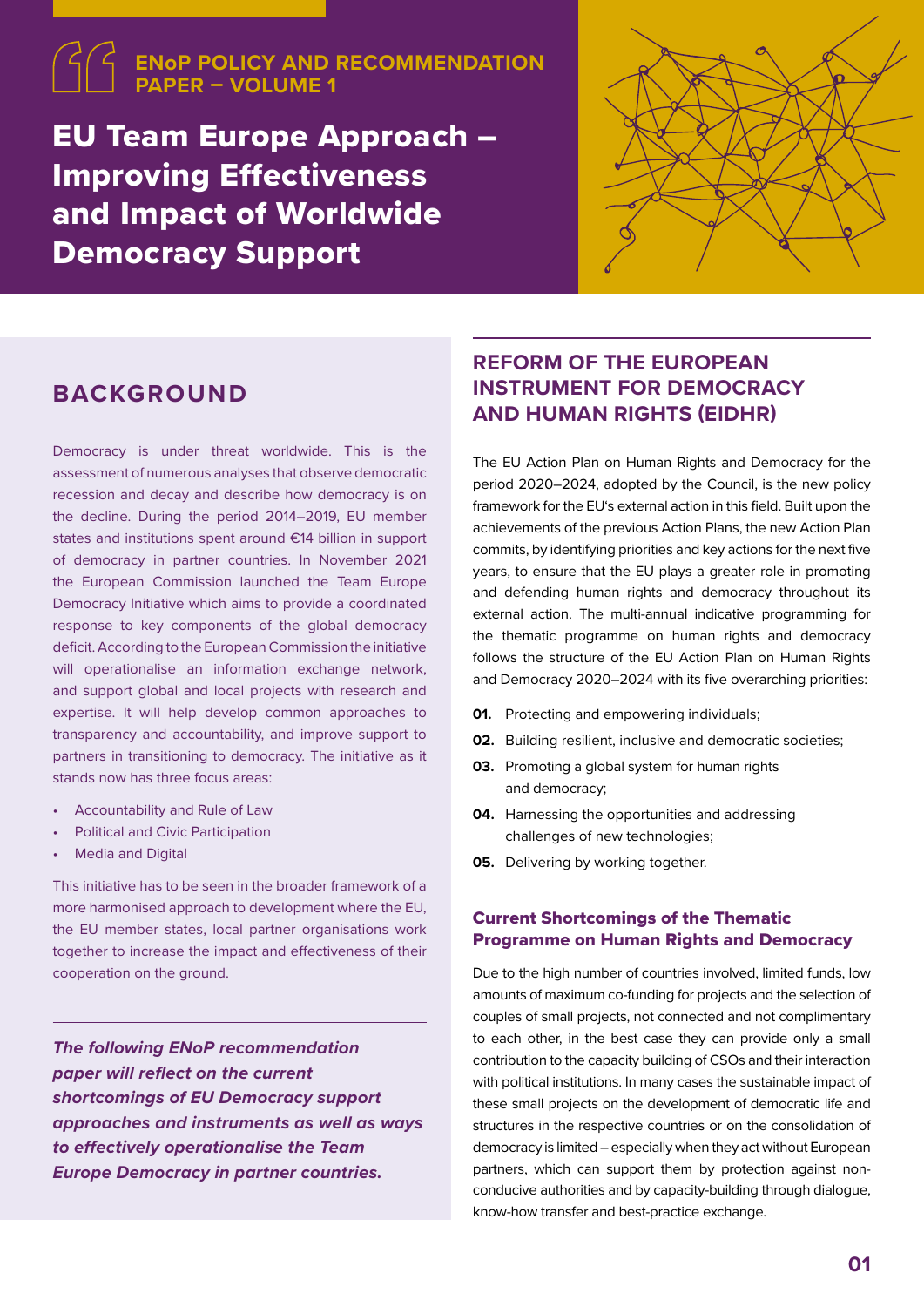### ENoP Recommendations

The suggestions presented here shall provide the EU with the opportunity, to effectively contribute to the development and consolidation of democratic life and structures in countries, in which such efforts can make a real difference in a special situation. The elements which have to come together, in order to achieve such a visible and measurable impact are:

- The selection of the projects along the criteria of contributing to a concrete "Democracy Development/Democracy Consolidation Strategy" (by country), designed in a participatory process coordinated by the EU Delegations in the respective country with national and international stakeholders;
- The size and duration of the projects and the multi-annual inclusion of each selected country in this line;
- The complimentary nature of the different projects in each selected country, the organized communication and cooperation between them and the annual updating of the strategy with the respective objectives and priorities on the basis of the evaluation of the situation in the country and the ongoing projects:
- The targeting of civil society as well as political society/ democratic actors through the projects;
- The obligatory cooperation of national stakeholders and experienced European counterparts. The main impetus of the Team Europe approach is to create synergies and better coordination between the development policies of the European Commission and of individual member states. European Political Foundations and CSOs have a deep understanding of both EU and national democracy support strategies, are oftentimes financially supported or co-funded by individual EU member states and can therefore act as credible bridge-builders between the national and EU level. Within the framework of the envisioned projects, European counterparts not only "Europeanise" their work in third countries, but also effectively merge EU funds and funds from EU member states into new projects that thereby perfectly reflect the Team Europe approach.
- The implementation of the calls for proposals and the management of the program by the EU Delegations in the respective countries, after the selection of the countries and the earmarking of the funds for projects in these countries has taken place on EU level.

**A specific tool** has to be added for the systematic and compact assistance for democratic developments and consolidation in selected countries.

#### **This shall address:**

- **A.** Countries in which after years or decades of authoritarian rule an opening process offers windows of opportunities for the development of democratic awareness, structures and procedures;
- **B.** Countries in which democratic structures and procedures have suffered a backlash but which are still open for actions supporting the consolidation of the democratic life and the strengthening of democratic awareness in the population;
- **C.** Countries with a democratic constitution and democratic institutions in which – due to lack of democratic awareness in the population or weakness of the pluralistic party system – democratic controls and democratic change do not function already for many years.
- The budget for this new line shall be at least 30,000,000 Euro per year, co-funding projects in maximum **10 to 15 selected countries.**
- The selection of the countries shall be decided yearly by the EC after consultation of relevant European Networks and civil society actors in worldwide democracy assistance in agreement with the Foreign Affairs Committee of the EP and the Council. One country shall be included in the list for a minimum of 3 and a maximum of 5 years.
- For each country included a **"Democracy Development/ Democracy Consolidation Strategy"** shall be designed with involvement of the respective national and the European CSOs involved in democracy building or democracy consolidation activities in this country. This strategy shall define the fields, objectives and priorities of democracy assistance to be co-funded by the EC.
- The projects selected for co-funding in yearly calls for proposals in each of these countries shall be complementary in covering the fields and achieving the objectives of the **"Democracy Development/Democracy Consolidation Strategy"** of the respective country. Each project shall include at least one national and one European CSO as applicants/ partners. The duration of the single projects shall be between 24 and 48 months. The co-funding from the EC shall cover up to 80 % of the total budget of the project, with a minimum of 100,000 and a maximum of 1,000,000 Euro.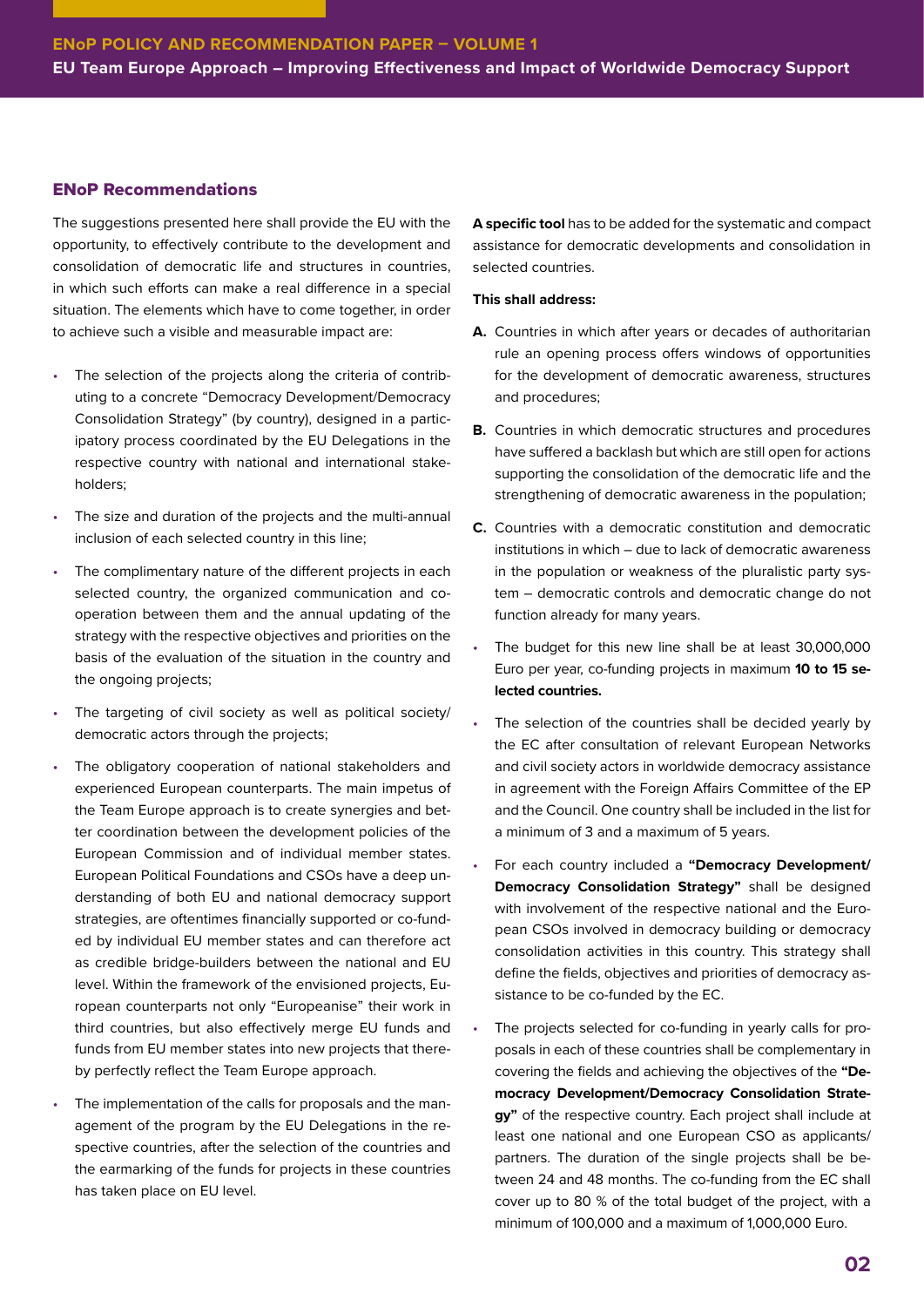- Further to CSOs, **elected councils or parliamentary bodies** in the respective countries shall be eligible as partners in the projects, **whenever the elections have been free and fair**. The objectives of the calls shall include, further to the strengthening of the interaction between civil society and political structures, also – where relevant – **the strengthening of the pluralistic democratic political party-structures.**
- The non-partisan character of the whole program in each country shall be ensured either by the selection of different projects providing assistance and capacity building for the different relevant democratic forces in the country or by the selection of projects involving a broad spectrum of democratic forces.
- The respective EU Delegation shall ensure a regular communication and – where relevant – direct cooperation between the different projects under this tool in each country in order to promote synergies and to increase the total impact on democratic development/consolidation in each country.
- Through yearly evaluations in each country the EC shall try to use experiences and results from the projects under implementation for the formulation and the adaptation or fine-tuning of the objectives and priorities in the new calls for proposals.

## **GENERAL SUGGESTIONS FOR THE IMPLEMENTATION AND OPERATIONALISATION OF THE OTHER GEOGRAPHIC AND THEMATIC INSTRUMENTS IN THE FIELD OF DEMOCRACY SUPPORT**

**1 The different European Stakeholders in worldwide democracy assistance should develop a joint European approach for their programs, projects and activities in this field.** 

This joint approach should assess the following issues/ questions:

- *• What are substantial elements of democracy, independent from cultural, historical and social framework and situation in a country?*
- *• What priority should be given to democracy support in the development agenda of a country in relation to security, stability and poverty alleviation?*
- *• What preconditions have to be in place for democratic development in a country?*
- *• What role should different internal and external actors play in developing democratic culture, democratic institutions and democratic procedures in a country?*

**2 Democratic awareness-building and civic education have to be included in all bi-lateral cooperation programs between the EU and partner countries.**

A relevant amount of funds in the respective country programs has to be earmarked for this purpose. The drafting and implementation of programs and projects in this field has to include Non-State Actors (NSAs) from the respective countries and organisations/institutions with experience both in civic education and in development cooperation from the EU.

- **3 Democratic political forces and institutions namely the parliaments and elected councils from local and regional level – have to be involved** in the design and implementation of programs and projects on the improvement of democratic governance, the development of democratic structures and institutions and the consolidation of the democratic process.
- **4 Furthermore in all these programs addressing issues of governance, democratic development and democratic consolidation, concrete actions on the strengthening of the interaction between civil society and political institutions have to be included.** In the design and implementation of such activities, NSAs from the respective countries and experienced counterparts from European countries have to be involved.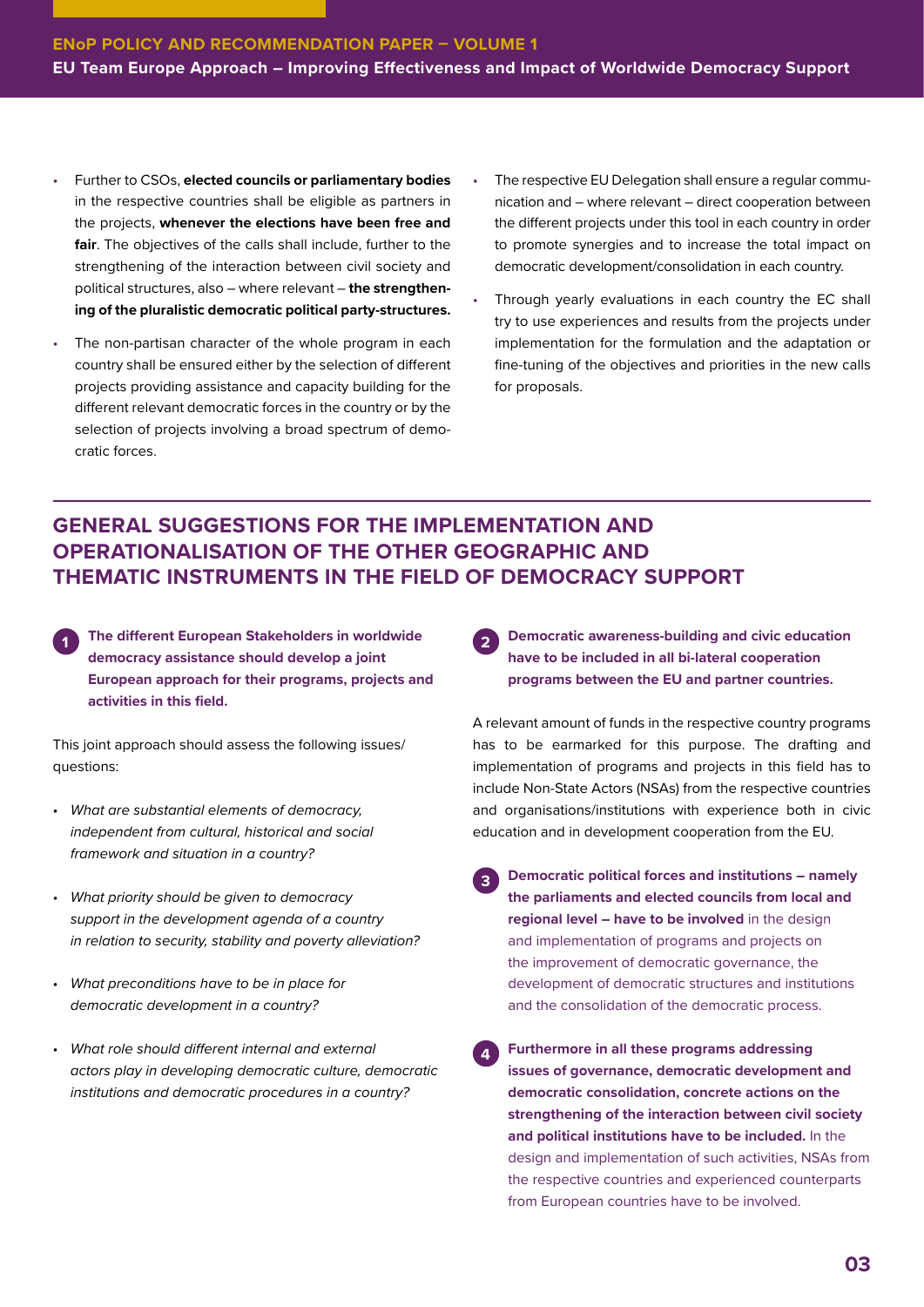## **CONCLUDING OBSERVATIONS AND RECOMMENDATIONS**

The drafting of a realistic and effective joint European approach to democracy assistance/support is more urgent than ever. ENoP therefore strongly welcomes the Team Europe Democracy Initiative. In order to promote the establishment and development of democratic institutions, structures and procedures in a country, the first question to be answered is

the question on the key meanings and substantial elements of democracy, independent from its realization in a specific country at a specific moment of history. Based on the answers to this question models can be designed taking in account the characteristics of the country in question.

### Funding of Democratic Awareness-Building and Civic Education

It goes without saying, that only a system can be considered as being a democracy, in which the substantial elements of democracy are not only written in laws and legal regulations, but are to a certain extent present and concrete in the daily reality of life in the respective country. This does not only depend on the willingness of the ruling persons or political forces to allow for democratic life. It also depends on the awareness and attitude of the population with regard to democratic participation and culture.

**Democracy is as much a form of life as it is a set of institutions.**

It is relatively easy to help install some structural components of democracy like free elections and democratic institutions. But we know by now that they will not prosper and can even generate adverse effects, if not accompanied by changes in the people's hearts, minds and attitudes. However, effecting such changes through outside intervention is extremely difficult. Nevertheless, much can be done in order to facilitate its advancement.

**Democratic cultural change only comes about by engaging with others, assuming responsibility in collective efforts and addressing shared problems. In such processes people's attitudes towards others may change, they may experience trust and increase their civic engagement**.

This will enable them to address other and more complex problems and engage in major collective efforts; lastly, the contributing to a vital democracy. A realistic approach of democracy assistance and promotion – this is the conclusion of the projects and experiences of Political Foundations from European Member States worldwide – has to take into account these general limitations and orientations for exogenous interventions with the purpose of promoting the development of a democratic culture.

In many country strategies and programs under the different foreign assistance instruments of the EU the improvement of democratic governance and the development or strengthening of democratic institutions or procedures are important fields of cooperation. However, in many cases communication and cooperation of the EU in these fields is restricted to the respective partner government department or agency.

Given the control function of parliaments and other elected bodies, the deficiencies of the democratic process in many of these countries and the necessity to involve democratic political forces as well as civil society in such efforts in order to achieve some impact, as a standard procedure parliaments and other democratically legitimated institutions as well as civil society have to be included in the design and implementation of such democracy relevant programs and projects.

Furthermore the involvement of experienced Non-State-Actors from Europe as counterparts of civil society actors in the respective countries and as moderators can contribute substantially to the effectiveness and sustainability of the reform processes.